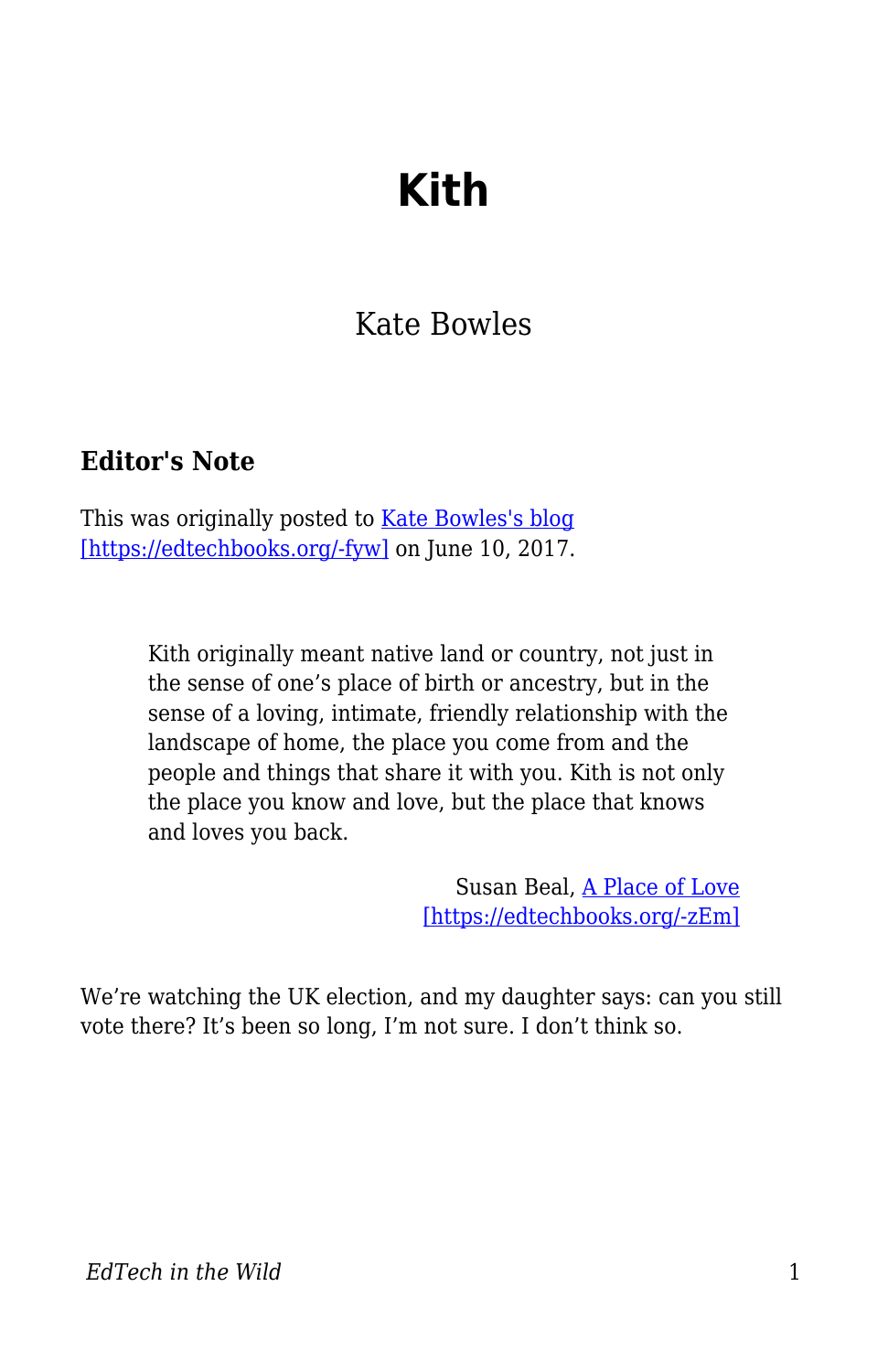

Home 2017, image by Kate Bowles

But I know that in the background of every news shot, I'm watching the summer light in the sky and thinking about long evenings, and chalk and flint farmland. This is the practical condition of homesickness: at the sound of a thrush or the thought of a real beer in a proper pub, it flares up like a headache.

In the small community where I live I can drive past three homes I've lived in as an adult, and the ghost of another. Above the surf club there used to be a rundown weatherboard beach house that has been replaced by a showy oceanfront mansion. It was the first house I stayed in when I came here to work. It was rambling and unrenovated, filled with someone else's Australian childhood furniture. I could walk out in the morning and drink a mug of coffee sitting on a low wall watching the sun come up over the ocean. I really loved it.

Since then we've moved around within a very small area, street hopping, trying to stay close to the ocean. Each of our three daughters was brought home from the local hospital to start life in a different house; finally when the older ones were very little, one and two, we stopped rolling and settled in the home where we now live. They all learned to ride scooters and bikes in this street, and then skateboards, and now two of them drive cars, more or less.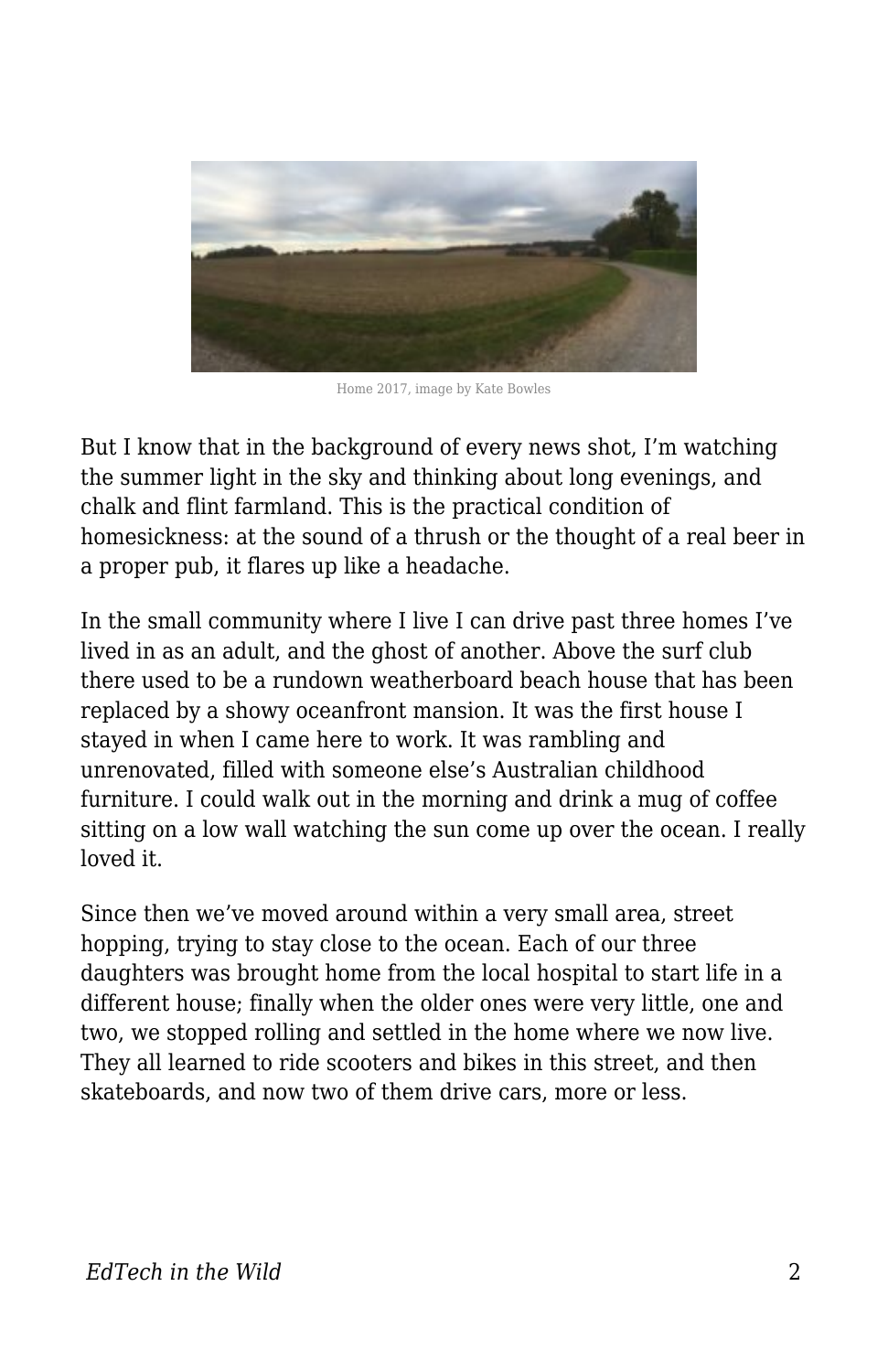

Our street, 2011, Kate Bowles

This morning I drove my daughter to her work, and then dropped off a friend of hers who had stayed overnight. We talked about how we each appreciate living in this place. She's 17, she's been away for six months and come back, and can't believe her luck at still living here. I drove and listened, and didn't say: I remember you when you were five years old. But what I was really thinking was that I didn't grow up here. This is not my home. And everyone who was a child here, learned these streets by walking with small feet, will have a different way of seeing the big sky and the escarpment and even the wide Pacific ocean, than I do, because I still see it with a shock of not belonging, every day.

I have no kith here, and I shouldn't. It's not my place. It's not my place to love, to ask it to love me back.

2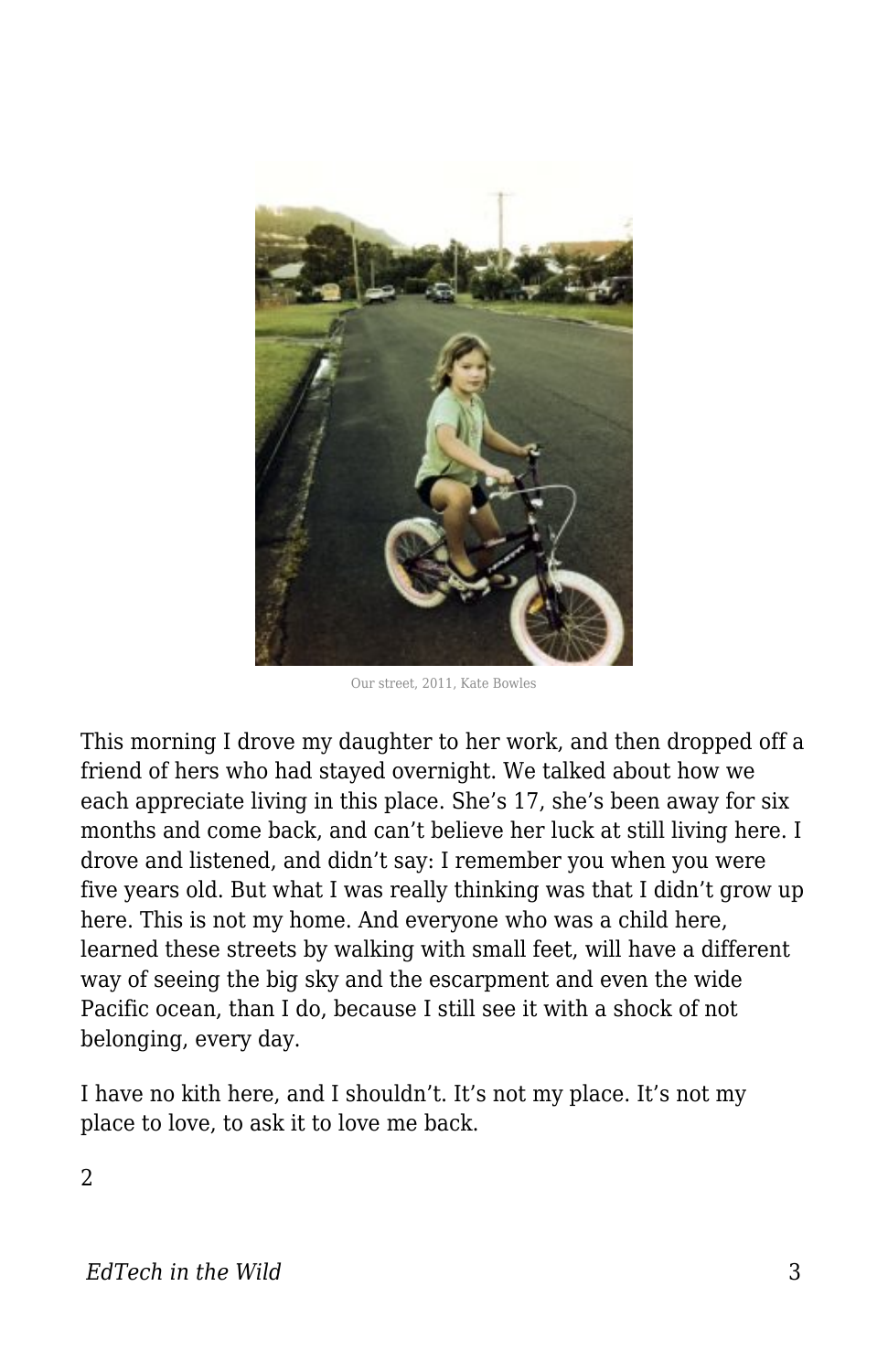In March 1797 at Ninety Mile Beach in Victoria, five British and 12 Bengali seamen swam ashore after their longboat was ripped apart in a storm.

Sydney, a town of barely 1,500 people, was over 700 kilometres to the north. Meanwhile, their fellowsurvivors from the wreck of the Sydney Cove were stranded further south, on a tiny island in the Bass Strait.

I listened to historian Mark McKenna tell [this story on the radio](http://www.abc.net.au/news/2017-05-30/survival-story-sydney-coves-shipwrecked-sailors/8536714) [\[https://edtechbooks.org/-yDb\]](http://www.abc.net.au/news/2017-05-30/survival-story-sydney-coves-shipwrecked-sailors/8536714) as I was driving through this country that I see as beautiful, and where I didn't grow up. The seventeen sailors washed up on a stretch of coastline still described today as "untamed", and set off to walk. They walked for two months, running out of food and leaving people behind. On May 15, three survivors were seen from a fishing boat, crawling along a beach just north of here. They had walked 800 km. One was from Scotland, and one was Bengali. The other, I don't know. They had foraged and swum and climbed and been poisoned by eating the wrong things, and interacted regularly with Aboriginal people without whose help and guidance and foodsharing they would not have survived.

What did they make of any of it? When they were rescued and made it to Sydney Cove, how did these three sailors feel about where they had arrived, where they had been? How did they come to terms with the fact of the people who had shared resources and knowledge with them, who had showed them where to go and what to eat and how to overcome their own fundamental unfitness to be in this country?

What did it mean to each of them, different as they were, to be so far away, to be so *kithless*?\*

3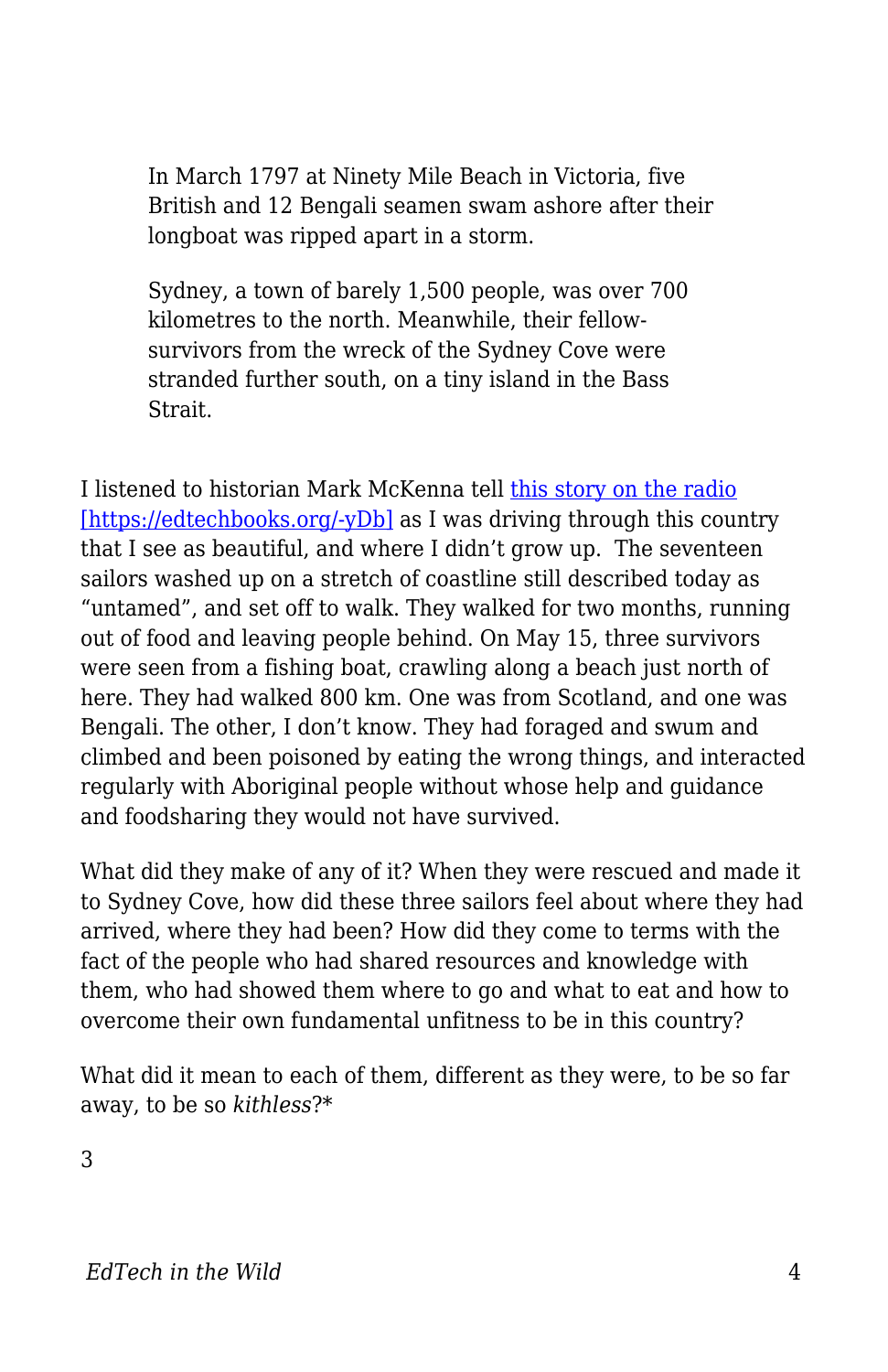This week I'm part of a rolling conversation on digital citizenship as a metaphor for thinking about how we manage our aspirations, responsibilities and resources in creating an online environment that works. It's an annual conversation curated by people who think and care about citizenship, and this year it's run into trouble with the idea of citizenship as a metaphor for anything, in these times of walls and borders and sinking boats and offshore processing centres of astonishing cruelty and even, really this is a thing now, *calls for a return to internment.*

I'm one of those who feels that citizenship can't work as a benign metaphor now, and perhaps it never could. I hold two passports and I can only see citizenship as a bureaucratic exercise in which I don't know if I can vote in one place, but voting is compulsory in the other. I have bank accounts and pay tax in both; I have healthcare rights in both, just about. The apparatuses of both states treat me well, and recognise my children as connected to me. But none of this suggests to me that citizenship is anything other than the grounds of our refusal to care for others as we'd like to be cared for if misfortune tore us from our homes and threw us onto the mercies of others.

I've been helped in my thinking about belonging and statelessness by Amy Collier's recent post on the [hidden immigrant](http://redpincushion.us/blog/teaching-and-learning/hidden-immigrants-belonging/) [\[https://edtechbooks.org/-MRA\],](http://redpincushion.us/blog/teaching-and-learning/hidden-immigrants-belonging/) the immigrant who passes in two places but is at home in neither. Amy asks whether this idea of belonging and not belonging helps us get beyond the difficulty of applying citizenship as a metaphor for what we do online (especially as this is far more obviously regulated by capital than by any state). At the end of her post, Amy raises the question of digital kinship, a term I'm drawn to because of the way it sits with ideas about kindness. Kindness (kin-ness) has ancient origins that connect us both to nature and to relationships, and took me back to kith (as in "kith and kin"), and the importance of knowing the place where we are, the way that knowing place nourishes our capacity to belong.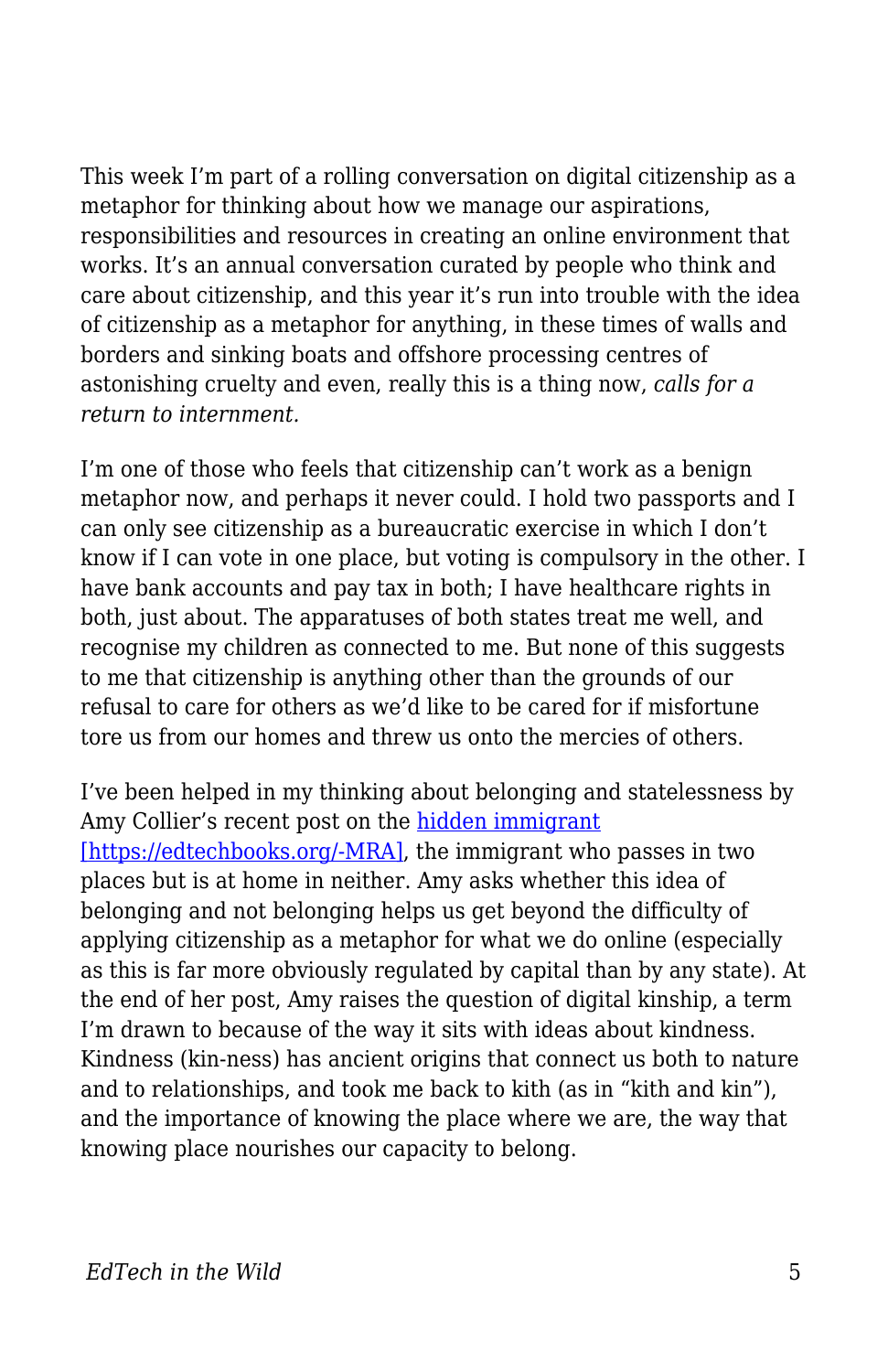Where can we experience anything like kith online? Are there places that we love online, environments where we feel at home, that seem to love us back? Is this about user experience, or ethos? Is it about the trust we're willing to place in design, in what data is kept and what is done with it? Can we feel at home under conditions of continual digital surveillance? Can we love a place that is manipulating us for business or political gain? Is it ever possible to experience kith when the whole thing is set up, controlled, regulated and organised in service of values we don't share?

For the moment, it seems to me that these questions are worth asking, and move us beyond a narrow dispute about citizenship as a metaphor.

## **#digciz**

Last week's #digciz conversations came to rest on the question of belonging, and next week with my colleague Maha Bali I'll be taking up the organisers' invitation to think about what comes next. There's a separate post coming about that. But in the meantime, we both hope you will join us next week on Twitter and other places where you feel at home online. You can read some of Maha's thoughts on citizenship [here \[https://edtechbooks.org/-DQD\].](https://blog.mahabali.me/citizenship-2/citizenship-in-spite-of-digciz/)

\*(kithless: [not knowing anyone, having no acquaintances or family](https://en.wiktionary.org/wiki/kithless#English) [\[https://edtechbooks.org/-yHQN\].](https://en.wiktionary.org/wiki/kithless#English))